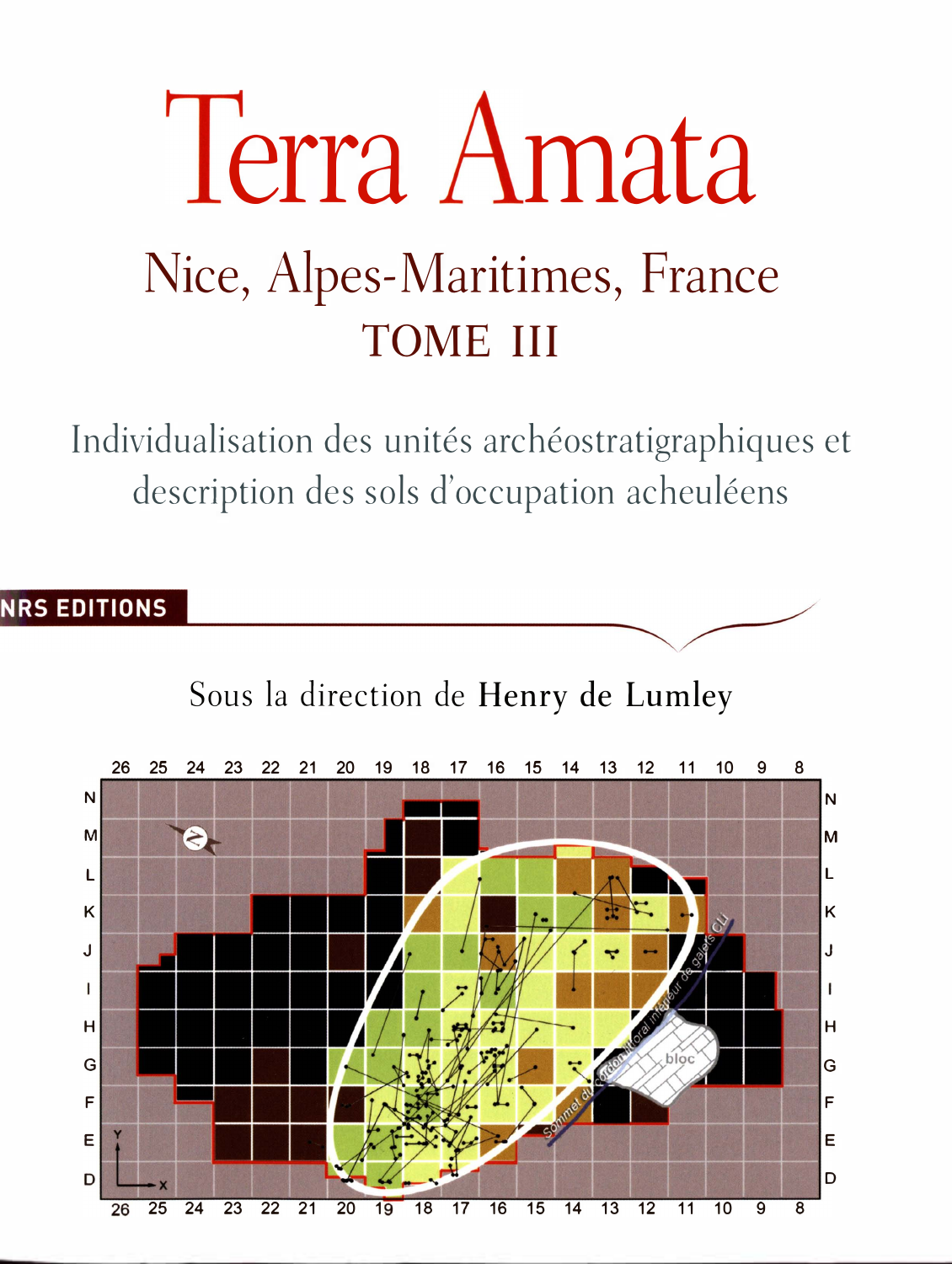## TERRA AMATA

## Nice, Alpes-Maritimes, France

Tome III

Individualisation des unités archéostratigraphiques  $et$ Description des sols d'occupation acheuléens

## **CNRS ÉDITIONS**

15, rue Malebranche - 75005 Paris

ville de pice sée de terra amata

Musée de Paléontologie Humaine

de Terra Amata



Direction régionale des affaires culturelles Provence-Alpes-Côte d'Azur



Institut de Paléontologie Humaine

Fondation Albert Ier Prince de Monaco



Ministère de l'éducation nationale,

de l'enseignement supérieur

et de la recherche

Laboratoire départemental

de Préhistoire du Lazaret



Conseil Général des Alpes-Maritimes



Centre Européen de Recherches Préhistoriques de Tautavel





Département de Préhistoire du Muséum National d'Histoire Naturelle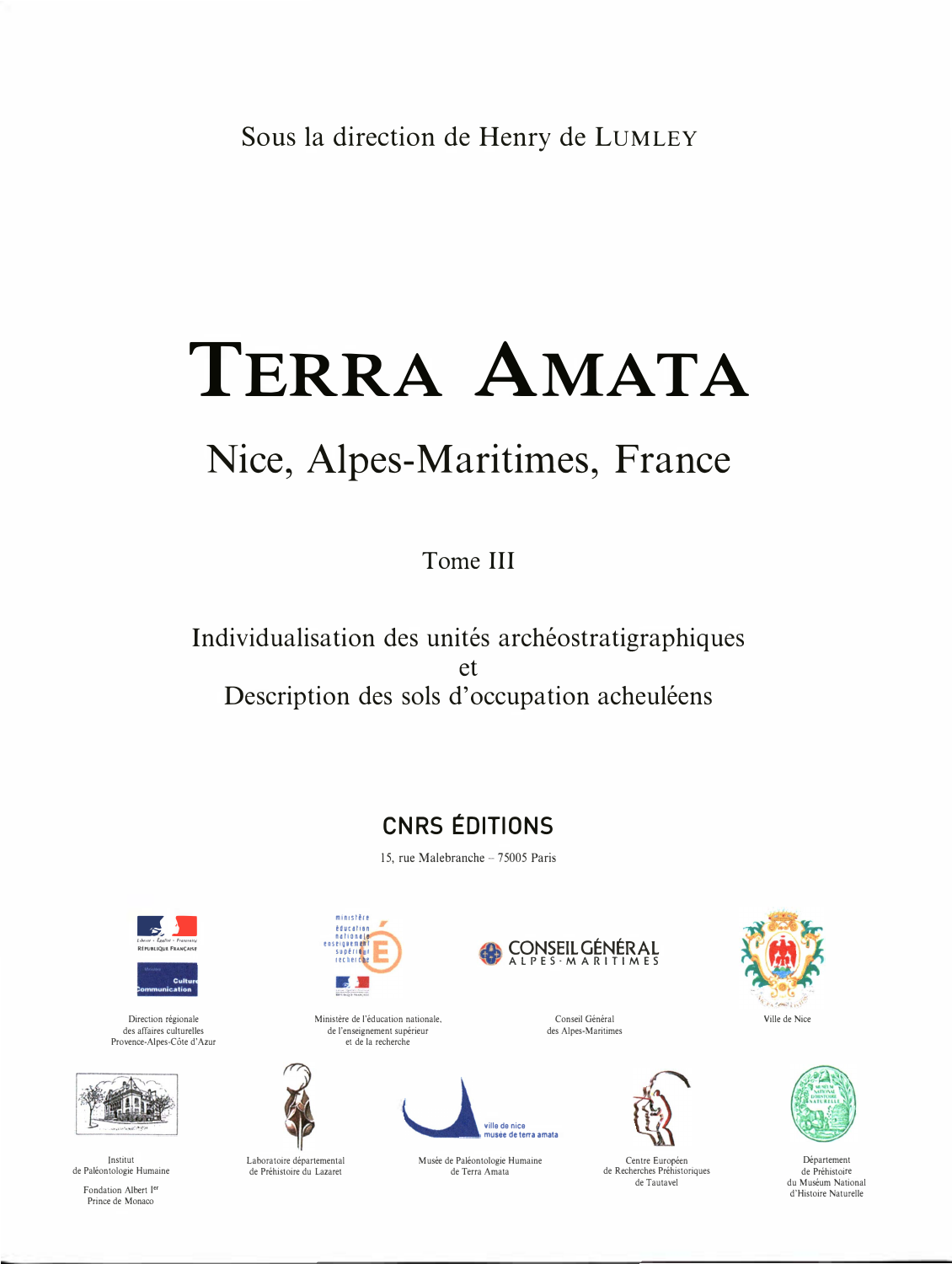© CNRS EDITIONS, Paris, 2013 ISBN: 978-2-271-07489-8

 $\overline{\phantom{a}}$ 

 $\sim 10^{-10}$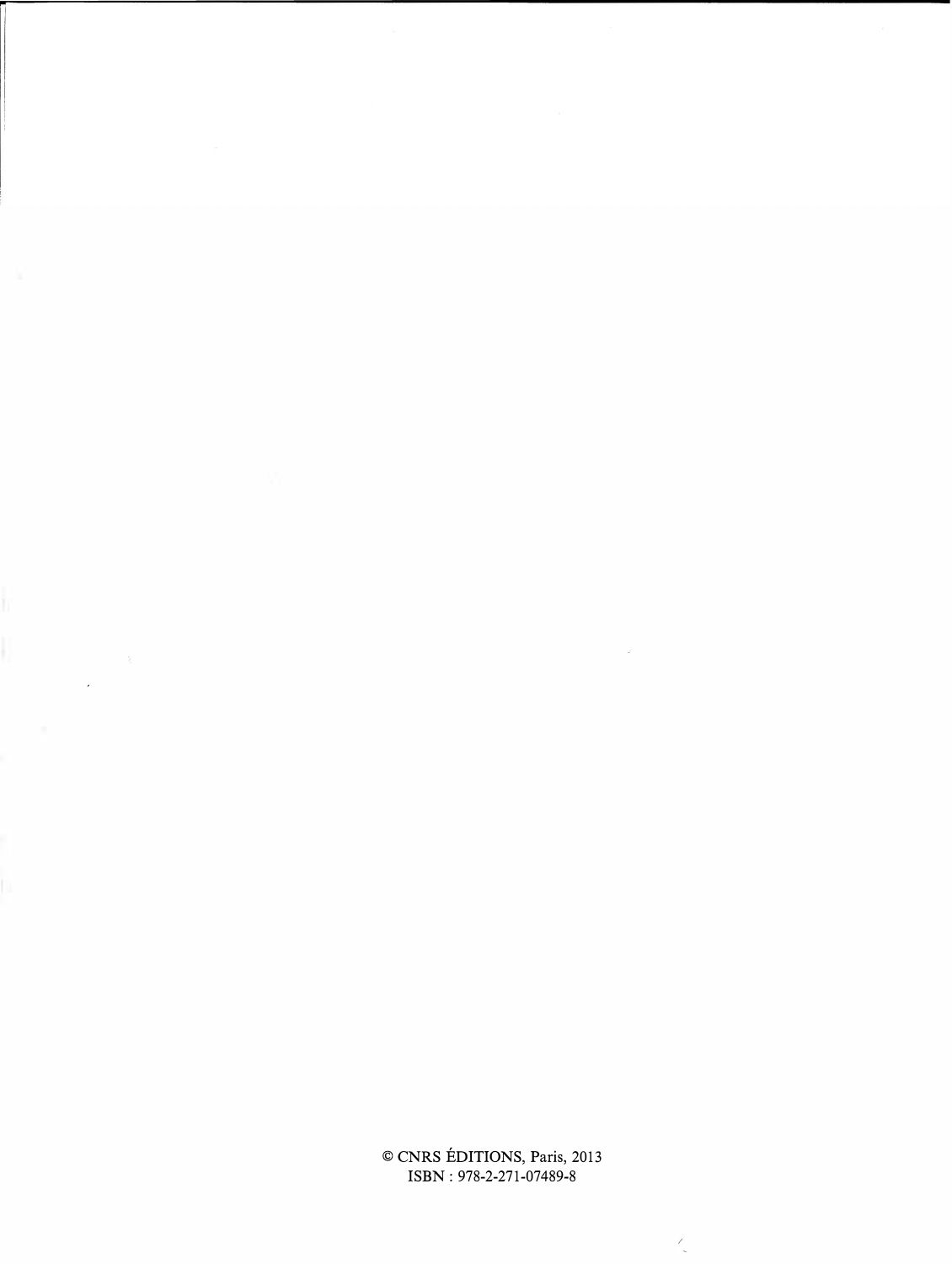#### Appendice IT

### TERRA AMATA: ARCHAEOLOGICAL RESEARCH INTO THE ROOTS OF CULTURAL CONVENTION

par Jürgen RICHTER<sup>a</sup>

Terra Amata is one of the most important Middle Pleistocene sites in Europe documenting the behavioral and cultural remnants and the natural context at the time of Homo erectus or late Homo heidelbergensis. Prehistoric humans repeatedly occupied the site around 400,000 - 380,000 years ago. In layer DA4, they even left their footprint behind!

At this time, one of the most prominent interglacials of the ice age came to an end which has been correlated to marine isotope stages 11 to early stage 10. The MIS 11 (namely the MIS 11c) climatic phase has recently been identified as the last one of two so-called "Super Interglacials" (MIS 31 and MIS 11c) with average temperatures never reached again (Melles et al. 2012). It is well possible that the extraordinarily favorable climate of the time caused human populations to grow and to reach a new demographic level connected with expanding habitats. Terra Amata must have offered particularly attractive conditions for prehistoric humans who re-occupied the site no less than 26 times!

Construction work having endangered the site, a 1966 rescue excavation (see vol. I, 30 - 33) produced a wealth of information now scientifically exploited and analyzed for more than five decades. For the time, the Terra Amata rescue excavation was leading in terms of modernity of documentation and conservation techniques and, necessarily, in terms of professional planning the excavation works which had to be completed in only 159 days! In fact the documentation methods were so precise that they were apt to satisfy all later analytical demands. Thus, the archaeological sequence could now be tested by data processing and computerized spatial and stratigraphic analysis constituting one essential part of the present volume.

The first part of the volume contains chapter 23 which is devoted to the problem of separation of the stratigraphic units. The chapter displays artefact distributions vertically mapped and the results of refitting of stone artefacts in terms of stratigraphic units. The whole methodological approach meets the

postulate of J.Hahn (Hahn 1988, 48-59 and 82-84) who proposed to treat lithological stratigraphy of sediments (GH, i.e. Geological Horizon) seperately from the archaeological stratigraphy (AH, i.e. Archaeological Horizon) the latter to be proven by strictly independant methodology. This has been fully achieved here and can serve as a future model for a large number of sites still waiting for to be stratigraphically tested or re-evealuated.

Mappings and refittings of artefacts at Terra Amata show clearly that redeposition and postsedimentary disturbances played only a minor role in the site formation process. The velocity of the sedimentation on the one hand and the intensity of human occupation on the other hand caused a high stratigraphic resolution at the site. The density of artefact distribution reflects the intensity of human activity and the number of active humans on a given occupation surface. Of course, it is important to estimate how long the surface was exposed before the next sedimentation phase covered the anthropogenic remnants. A number of surfaces has delivered only small artefact scatters, thus indicating extremely short occupation or very rapid sedimentation. Others display larger artefact scatters, and the palimpsest character of some of the occupational surfaces has been proven by the authors. This will certainly play a role when the archaeological interpretation is to be presented in the next couple of volumes. The dense artefact scatters on some of the site's surfaces had repeatedly been discussed as the remnants of artifical shelters or huts, and this hypothesis has now gained new relevance and deservers further testing, against the background of the positive result of the stratigraphic analysis.

Chapter 24 delivers the data relevant for detection of possible settlement structures. Every single occupation surface is presented here with its specific artefact distribution and with a map of refitted artefacts. It is particularly interesting to compare artefact distributions before, during and after the period of marine transgression and to see the artefact scatters in

a. Professor of Prehistory, University of Cologne, Institut für Ur-Und Frühgeschichte. Universität Zu Köln, 50923 Köln. E-mail: j.richter@uni-koeln.de